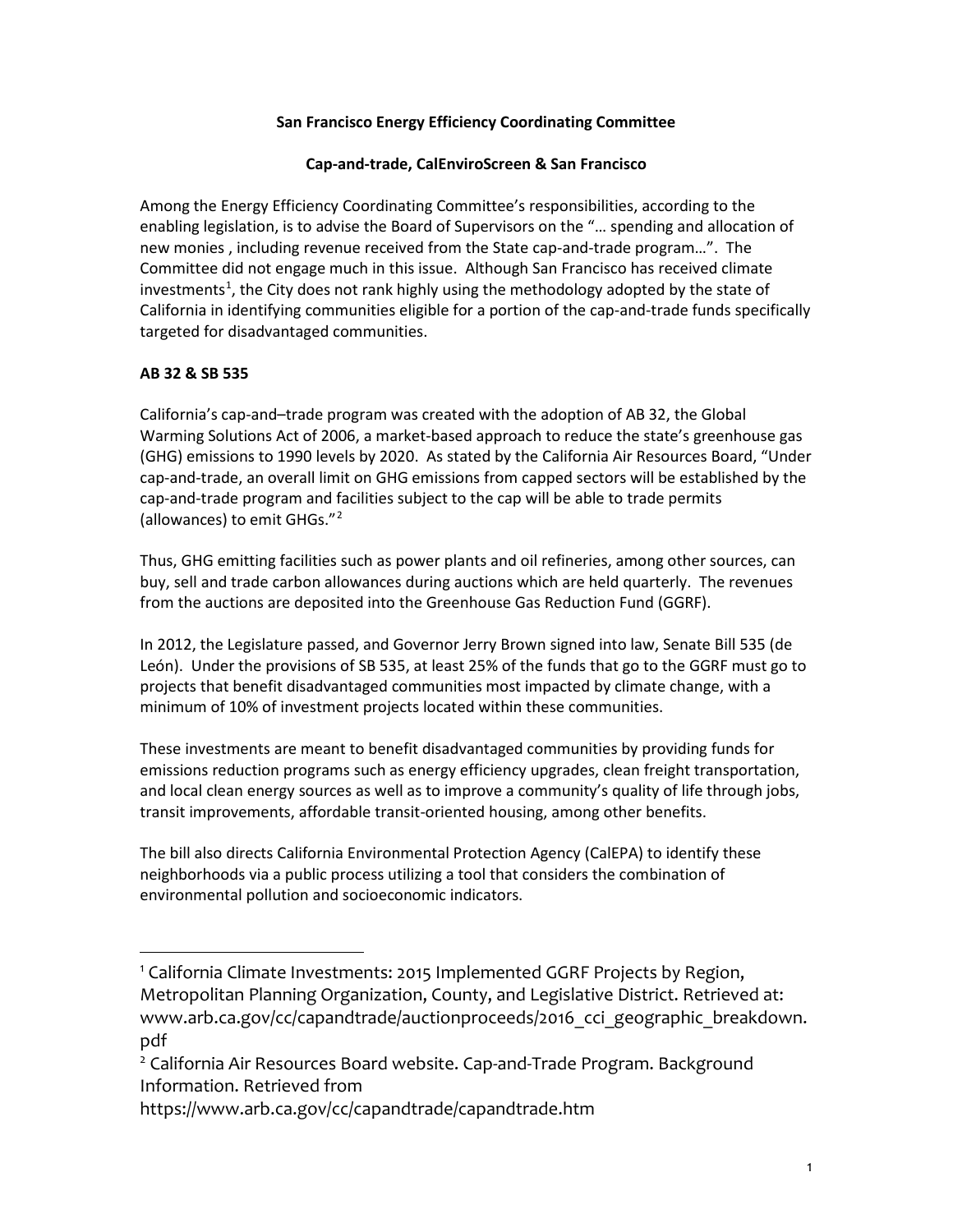# **CalEnviroScreen**

For many years, the environmental justice movement in California, and across the nation, have advocated for the development of scientifically sound tools to identify environmental justice communities, i.e., low-income communities and communities of color disproportionately burdened by multiple sources of pollution and socioeconomic impacts.

In 2014, after years of input from community organizers, advocates and other stakeholders and an extensive peer review process, the California Environmental Protection Agency (CalEPA) and the Office of Environmental Health Hazard Assessment (OEHHA) released the first ever cumulative impact screening tool, the California Communities Environmental Health Screening Tool (CalEnviroScreen or CES).

The CalEnviroScreen is a tool that identifies the presence of both pollution burdens and population vulnerabilities throughout California's approximately 8,000 census tracts. The current proposed iteration of the tool uses 20 statewide indicators. See below for the indicators used in CalEnviroScreen 3.0:

| <b>Pollution Burden</b> |                     | <b>Population Characteristics</b> |                        |
|-------------------------|---------------------|-----------------------------------|------------------------|
| <b>Exposures</b>        | Environmental       | <b>Sensitive Populations</b>      | Socioeconomic          |
|                         | <b>Effects</b>      |                                   | <b>Factors</b>         |
| • Ozone                 | • Cleanup sites     | • Asthma ER visits                | • Educational          |
| $\bullet$ PM2.5         | • Groundwater       | • Cardiovascular                  | attainment             |
| • Diesel Particulate    | threats             | <b>Disease</b>                    | • Linguistic Isolation |
| Matter                  | • Hazardous waste   | • Low Birth Weight                | • Poverty              |
| • Drinking Water        | facilities and      | Infants                           | • Rent Adjusted        |
| Contaminants            | generators          |                                   | Income                 |
| • Toxic Releases from   | • Impaired waters   |                                   | • Unemployment         |
| facilities              | • Solid waste sites |                                   |                        |
| • Traffic Density       | and facilities      |                                   |                        |
|                         |                     |                                   |                        |

### **CES 3.0 Proposed Indicators**

The CES uses the indicators to provide a statewide ranking of the census tracts in California, with communities with census tracts with high total scores being designated to have a high cumulative amount of pollution and vulnerable population characteristics.

### **San Francisco Ranking**

As stated previously, SB 535 mandated that a portion of GGRF funds be directed to the state's "disadvantaged communities." CalEPA selected the CES as the tool to identify disadvantaged communities for certain GGRF investments.

As a result, in the proposed update to the tool, CES 3.0, there are 7 census tracts in San Francisco that meet the threshold for being in the top 25% of disadvantaged communities. In the previous iteration of the tool, CES 2.0, there were 3 census tracts in San Francisco that were in the 25%.